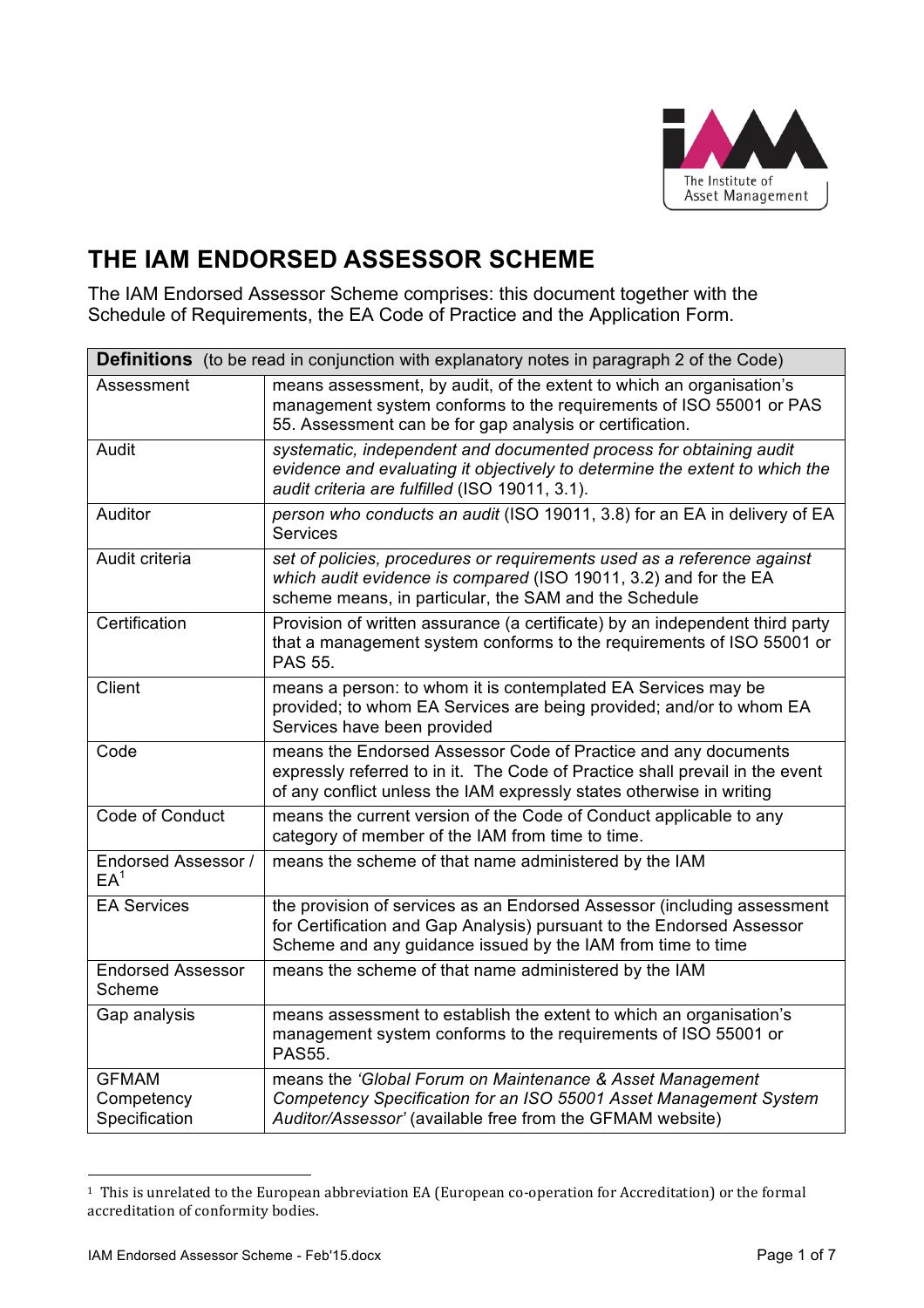| <b>Definitions</b> (to be read in conjunction with explanatory notes in paragraph 2 of the Code) |                                                                                                                                                                                                                                       |  |
|--------------------------------------------------------------------------------------------------|---------------------------------------------------------------------------------------------------------------------------------------------------------------------------------------------------------------------------------------|--|
| <b>IAM</b>                                                                                       | means the Institute of Asset Management (registered number 05056259)<br>of St Brandon's House, 29 Great George Street, Bristol, BS1 5QT; and<br>IAM Trading Limited (registered number 04990747) of the same address                  |  |
| ISO 17021:2011                                                                                   | means ISO/IEC 17021:2011 - 'Conformity assessment - Requirements<br>for bodies providing audit and certification of management systems'                                                                                               |  |
| ISO 17021-5                                                                                      | means ISO/IEC 17021-5 'Conformity assessment - Requirements for<br>bodies providing audit and certification of management systems - Part 5:<br>Competence requirements for auditing and certification of asset<br>management systems' |  |
| <b>ISO 55001</b>                                                                                 | means ISO 55001:2014 Asset management - Management systems -<br>Requirements                                                                                                                                                          |  |
| <b>SAM</b>                                                                                       | means the IAM's Self Assessment Methodology which can be used for<br>assessment of ISO 55001 or PAS55 (download free from the Self<br>Assessment Methodology page on the IAM website)                                                 |  |
| <b>PAS55</b>                                                                                     | means BSI PAS 55-1:2008 Asset management Part 1: Specification for<br>the optimized management of physical assets                                                                                                                     |  |
| Schedule                                                                                         | means the Endorsed Assessor Requirements (so-called)                                                                                                                                                                                  |  |

### *BACKGROUND*

- 1. The IAM believes that organisations will realise business benefits from their assets through the adoption of good asset management practices. The IAM also believes that the best way to achieve this is for organisations to develop asset management systems that conform to the requirements of ISO 55001 or BSI PAS 55.
- 2. Although organisations can pursue this themselves, there can significant benefits in using an independent third party to assess the extent of conformance, and if this achieved, to demonstrate it by certification against ISO 55001 or PAS 55.
- 3. However, in practice anybody can declare themself to be a Certification Body and issue a certificate of conformity for an ISO management system standard such as ISO 55001. Where certificates are issued by providers who do not participate in a scheme which independently assures the competence of their assessment capability, the following weaknesses can exist:
	- a. Clients can receive a less than thorough assessment and certificates are devalued;
	- b. Clients are assessed by assessors with little or no experience or knowledge of asset management and because the real requirements of ISO 55001 or PAS55 are not understood, the Client gains little from the process;
	- c. Certification of the management system is treated as an end in itself with sometimes a theoretically good system not actually embedded, probably leaving the Client with little or no gain from the potential benefits of good asset management.
- 4. It was for these reasons that the IAM originally established its Endorsed Assessor (EA) scheme for PAS 55 in 2010, and has since extended it to cover ISO 55001.
- 5. National Accreditation Bodies (such as UKAS in the UK) are also either developing, or considering the development of, ISO 17021-5 schemes to accredit certification bodies for issuing certificates of conformance to ISO 55001.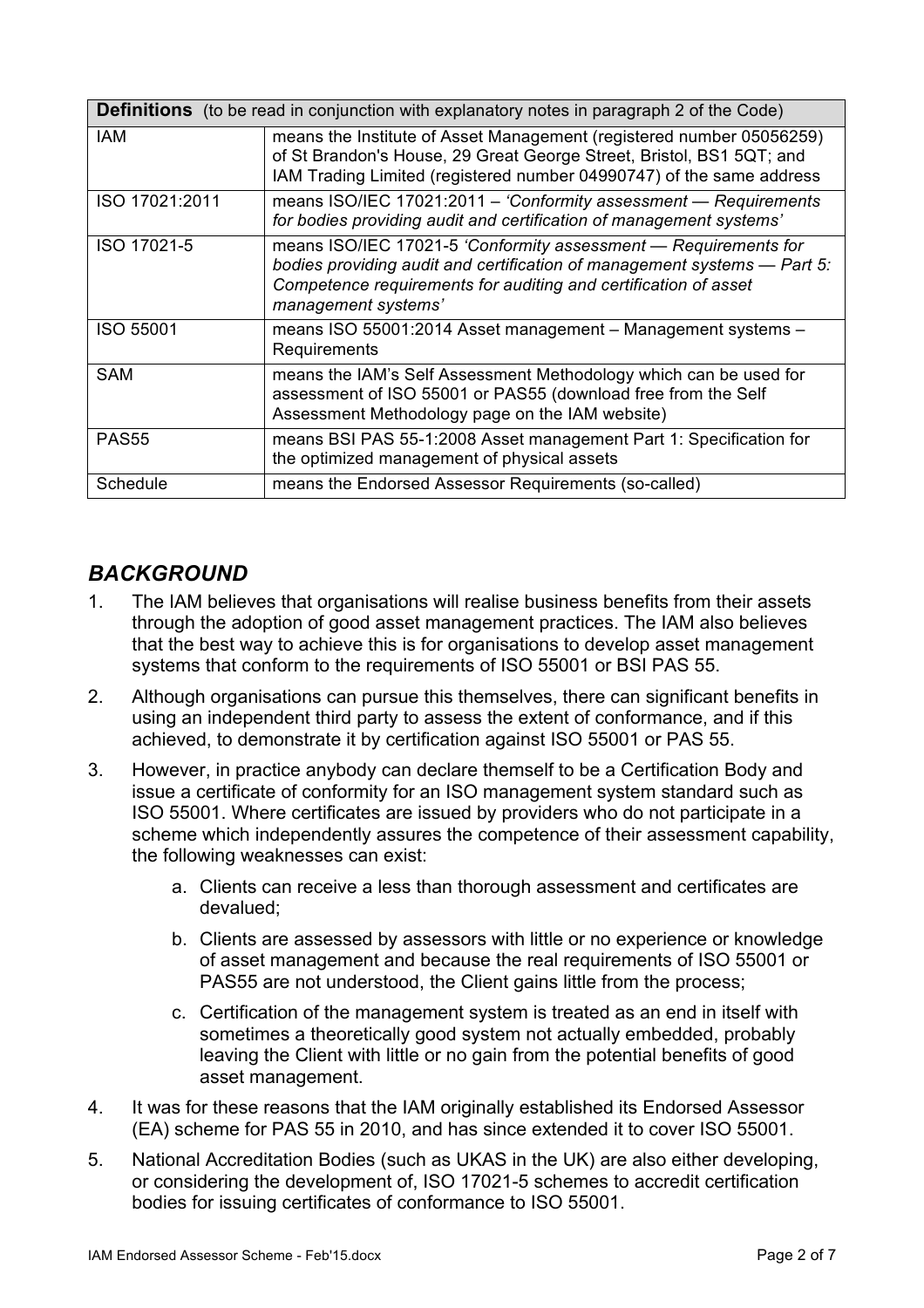6. It is likely that leading asset owners and managers will wish to develop their practices to best-in-class or world-leading levels of asset management, for the business benefits to be gained. A certificate that they conform to ISO 55001 or PAS55 requirements will not be sufficient to give assurance to various stakeholders that they have achieved this. To support organisations that have this aspiration, the IAM is developing methods of assessing 'maturity'. This is currently outside the scope of this EA Scheme.

#### *INTRODUCTION*

- 7. An organisation will need to carry out a 'gap analysis' in the early stages of implementation of a structured asset management system – and it may find this is best done by an external agent or consultant, whether or not third-party certification is desired.
- 8. Accordingly, the IAM wishes to encourage suitable EAs to deliver assessments based on the requirements it has identified and with reference to the SAM (or demonstrably equally good practice) for the purposes of gap analysis or certification of the conformance to the requirements of ISO 55001 or BSI PAS 55.
- 9. The IAM EA Scheme is designed to assist potential Clients to find and access suitable and reputable assessment providers that can, and do, deliver relevant assessment in the field of asset management using knowledgeable auditors. The Scheme details are set out in the relevant EA scheme documents (downloadable from the IAM website www.theIAM.org/EA).
- 10. The IAM appoints assessment providers that meet the IAM's requirements to the status of Endorsed Assessor(s) for a (renewable) period of three years.
- 11. EAs may be granted the right to use the IAM brand and quality marks to promote these assessments (according to usage approved in advance by the IAM) and the IAM will pass on enquiries to EAs to supplement the results of their own marketing efforts. Each EA will be required to agree the design of certificates they issue during tenure as an EA (which will carry the brand of the IAM as well as their own).
- 12. The IAM will promote the availability of EAs by means of a free 'enhanced' listing in the IAM website's Directory of Service Providers (and in other ways as and when opportunities arise). The listing will provide summary information about the scope of an EA's endorsement, including whether an EAs endorsement covers:
	- a. assessment for ISO 55001 and/or PAS 55
	- b. only gap analysis, or both gap analysis and certification assessment
- 13. This listing will be based on text and images provided by the EA. This will enable an EA to identify if it has been accredited, by a National Accreditation Body, to be a Certification Body for ISO 55001. Links to the EA's website will also be allowed.
- 14. It is important that the EA ensures that claims about their company, staff and services are accurate and measured and that no general endorsement is claimed for unrelated services or products. EAs are required to ensure that potential Clients are provided with the whole documentation of the EA Scheme and that they understand what it assures and its limitations.
- 15. Clients are encouraged to become IAM Members and commit to continuous improvement. Even if Clients do not wish to become Members, they may be approached by the IAM to research the ongoing performance of an EA.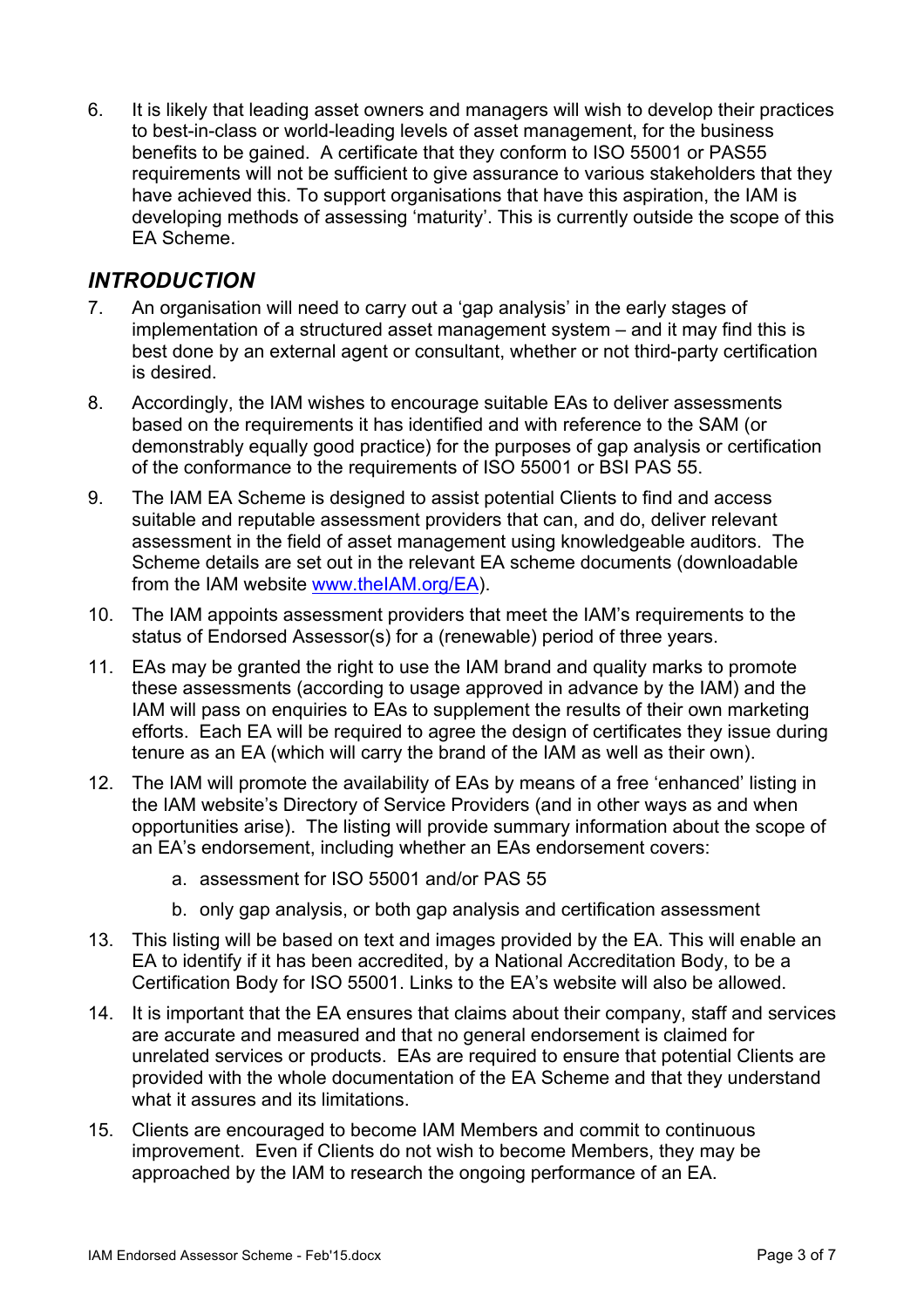- 16. EAs are required to be fully paid-up Corporate (exceptionally Individual) Members of the IAM in order to be subject to our Code of Conduct and Code of Practice. EAs' auditors and members of staff of EAs are encouraged to become full Individual Members in their own right for reasons of credibility and CPD.
- 17. The IAM will normally appoint an EA for a (renewable) period of 3 years and reserves the right during that period to view records and otherwise verify that the EA is operating in accordance with the Scheme and that assessments achieve the standard required.

## *TIMESCALES*

- 18. Applications to become an EA can be made at any time.
- 19. The IAM's aim is to reach a decision on applications within 4 weeks but depending on the number of applications and speed of response to questions this may be earlier or later. *Applications will be reviewed in order of receipt of full documentation and application fee.* The intention is to award EA status to successful applicants immediately following the decision.
- 20. Until familiarisation training has been undertaken satisfactorily, an EA shall not be announced by the IAM and shall not make it public themselves. The stages of progress to EA are: *applicant*; *selected*; *in training* and *listed* status.

#### *REQUIREMENTS*

- 21. The Schedule sets out minimum requirements for an organization to be Endorsed by the IAM to assess the conformity of organisations to ISO 55001 or PAS55 for gap analysis and/or certification.
- 22. It is a requirement that EAs maintain a register of individuals used by them as their Auditors and can demonstrate that these Auditors meet the criteria in the Schedule and have been given suitable familiarisation training about the Scheme.
- 23. The requirements of the Schedule include requiring EAs to demonstrate that:
	- a. Assessments are carried out by an EA team who have in depth knowledge of ISO 55001 or PAS55 and its application and have the minimum levels of asset management knowledge and experience identified in the Schedule;
	- b. Appropriate records of assessment are retained;
	- c. Appropriate feedback reports are supplied to Clients;
	- d. when conformance is certificated, that a rigorous approach is in place to confirm that Clients not only have a AM system in place that conforms to ISO 55001 or PAS55 but also that the Clients actually uses this system.
	- 24.The IAM will keep all names of Clients confidential unless expressly permitted by the Client organization to publish its name and certification status.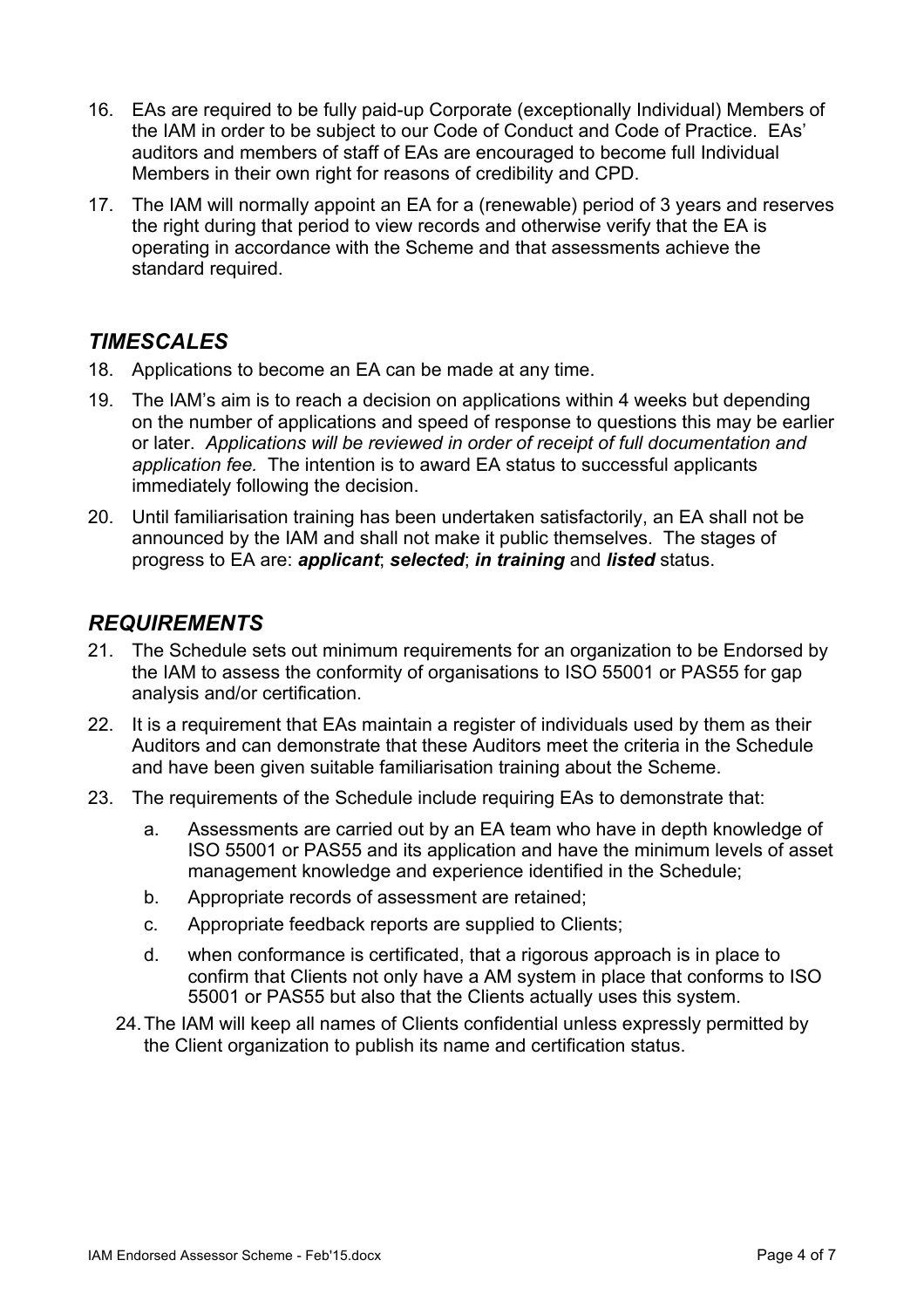## *COSTS*

- 25. All costs associated with every application and associated processes shall be borne by the applicant. Application fees are due in advance at each stage.
- 26. The Scheme charges are made up of three elements:

| Application Fee: | a one-off charge to cover the costs of review of applications<br>from, and any interviews of, the prospective EA |
|------------------|------------------------------------------------------------------------------------------------------------------|
|                  | Appointment Fee: to cover training and design approvals / administration                                         |
| Annual Fee:      | to cover Scheme running costs, quality assurance and record<br>keeping                                           |

- 27. Application **Fee**. This fee is due before or with the application. (NB Applicants must already be Members.) This is a one-off charge to cover the costs of review of applications and any interviews. The fee payable is £1,000.
- 28. **Annual Fee**. This fee is payable annually in advance. The fee payable is £2,500, payable on first appointment and subsequent anniversaries.
- 29. **Level of Charges**. The aim of the IAM is to encourage the availability of people offering the right quality of assessment and does not wish to discourage or exclude Individuals with significant experience and expertise from helping clients. It is recognised that for Individuals or some Corporates carrying out a very low volume of assessments these charges are potentially discouraging. Persons in this category are invited to contact the IAM to discuss possible discounts.
- 30. The IAM shall review all costs based on experience and the number of EAs and reserves the right to alter charges accordingly, including possibly refunds. The aim is to ensure that the Scheme does not incur a net loss to the IAM and also that any surplus is reasonable.

#### *TRAINING*

- 32. After initial appointment an EA will be given mandatory familiarisation training. The purpose of this training is to reinforce understanding of, and thus compliance with, the scheme requirements. In order to keep down costs this training will normally be provided remotely / virtually.
- 33. After listing as an EA, the EA is responsible for familiarisation training of new or additional staff.
- 34. As part of its 3 year renewal, an EA may be required to participate in a training session similar to that during initial assessment. Whether training is required will be based on:
	- a. the number of assessments completed
	- b. the continuity of an EA's staff involved in the delivery of EA Services
	- c. whether there have been issues related to scheme compliance identified during annual monitoring.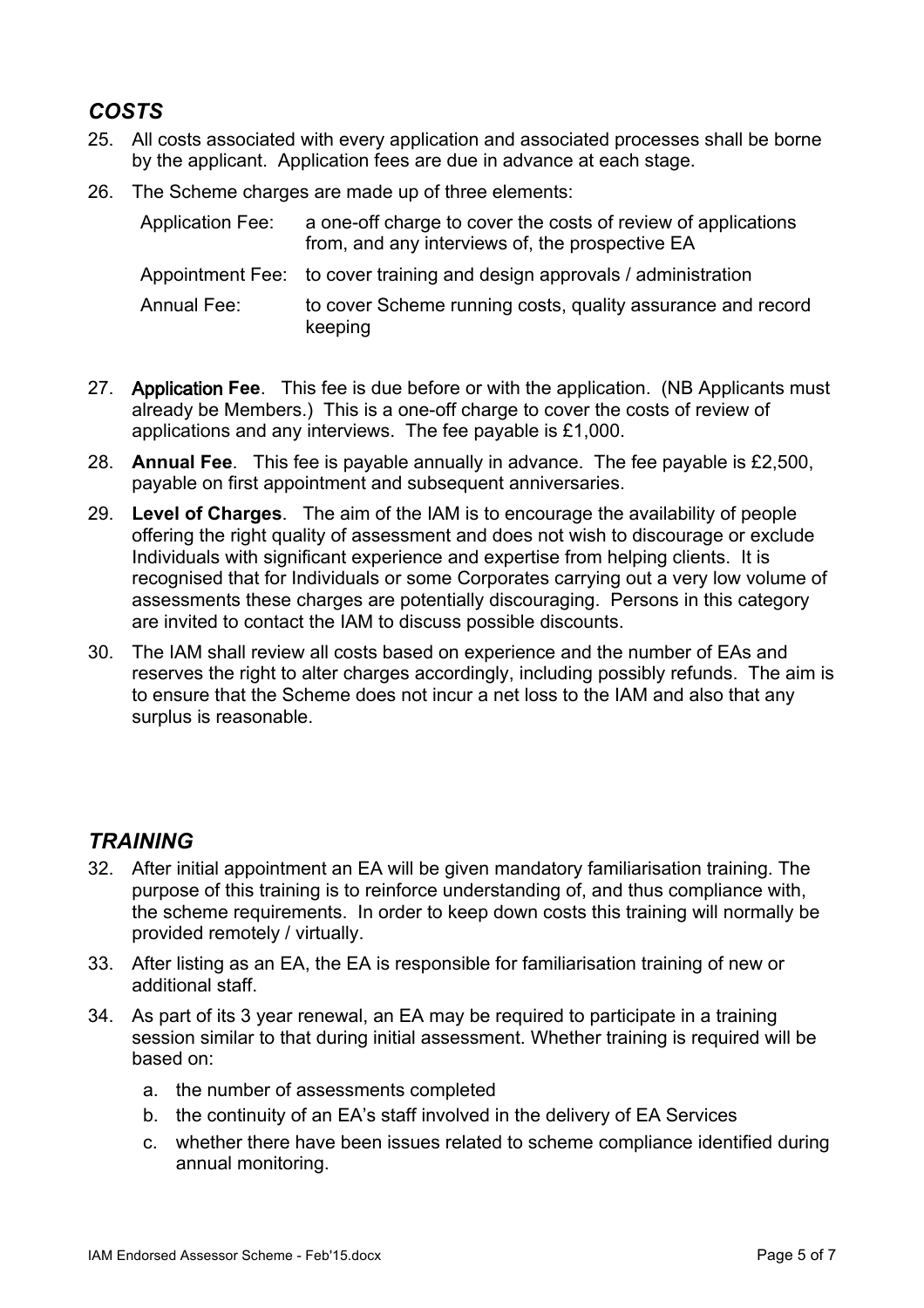## *TERM AND ASSURANCE*

- 35. EA shall hold their appointment for 3 years (this may be extended depending on experience of operating the Scheme), subject to annual review or other evidence of satisfactory performance and adherence to the Code and the following requirements:
	- a. Provide the IAM with regular management information (numbers and details of assessments / outcomes and feedback as received by the EA and contact details for quality monitoring purposes);
	- b. Allow the IAM to observe assessments or inspect assessment records (and procure the necessary Client permissions).
- 36. The IAM will operate an independent survey of Client satisfaction with assessments in order to monitor the performance of EAs. In the event of significant issues arising, the IAM will discuss them with the EA.
- 37. The IAM will review the collated feedback regularly with the EA and the reliability and validity of assessments will be subject to IAM verification.
- 38. If the IAM decides to undertake collective or individual reviews and make these available to IAM Members EAs will be consulted before this is done.
- 39. From the date of appointment, an EA shall only provide assessments and issue certificates of ISO 55001 or PAS55 conformance according to the process agreed with the IAM. The exception to this will be for EAs accredited as a Certification Body by a National Accreditation Body. The IAM acknowledges that such EAs must also comply with the requirements of their accreditation.
- 40. If there are valid reasons for suspending activities as an EA this must be declared to the IAM beforehand and a mutually acceptable way forward must be agreed or the IAM shall be entitled to consider terminating the appointment under the Code.

## *APPLICATION PROCESS*

- 41. Applications are to be submitted in electronic form to the EA Scheme Administrator at EA@theIAM.org. (Please do not send to Office@theIAM.org)
- 42. If the IAM should vary the method of electronic submission of information, this will be identified on the IAM webpage '*Applying to be an Endorsed Assessor*'.
- 43. The Application Form must be completed in full and submitted together with all supporting evidence and supplementary materials clearly referenced.
- 44. The following points are relevant:
	- a. Applicants must be paid-up Individual or Corporate Members;
	- b. Appointment as EA depends on meeting the IAM's criteria;
	- c. The IAM welcomes applications from organisations operating anywhere in the world;
	- d. In principle, the IAM also welcomes EAs who provide assessments in languages other than English but the IAM's working language is English and the Application and materials must be provided in English unless by agreement when the costs of translation and administration will be charged additionally;
	- e. The IAM is not bound to accept any application it receives.